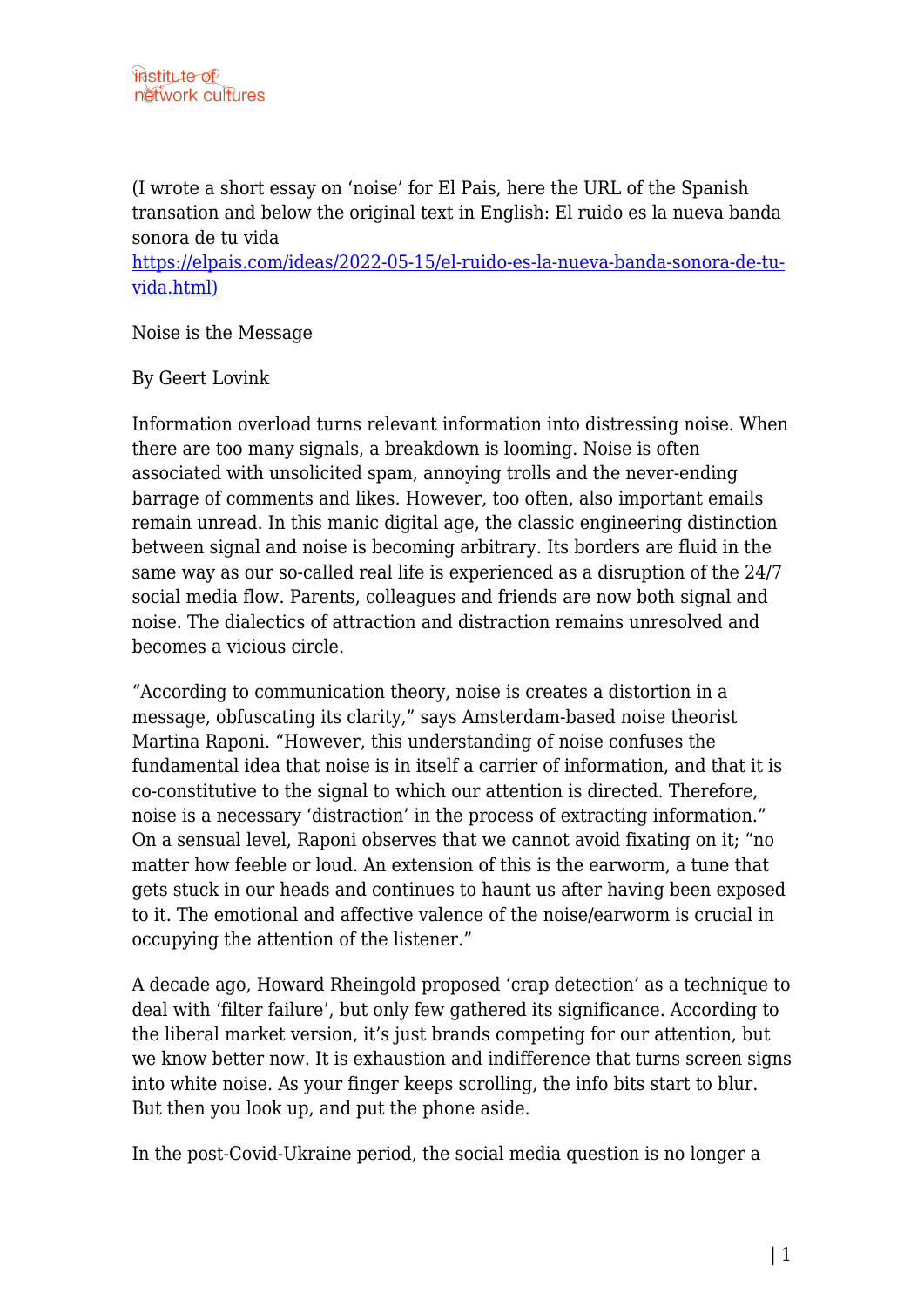central issue. Fake news is no longer news – it's simply there. Noise is the message. Subliminal techniques alter the mental state of the billions. After a good decade of fringe research and even more marginal 'internet criticism', the diagnosis is suddenly clear to everyone. The multitudes finally understand how platform capitalism operates yet fail to do something about it. Waiting for Brussels is the new waiting for Godot. As anti-trust laws that will dismantle tech monopolies will not be put in place, political censorship (a la Russia and China) seems the easier option. With centralized platforms the only option left, self-improvement seems the only way out. The individual user will have to sort the noise issue out themselves, as Dutch philosopher Miriam Rasch investigates in her latest essay *Autonomy, a Self-help Guide*. Rasch points at a paradox: tech companies undermine one's autonomy, freedom of choice and possibilities to act while praising these values at the same time.

We know what happens when platform giants are asked to provide us with technological solutions for the 'addiction' problems they willingly designed. The techno-social noise is in your head, your fingers, steering your eyes, firing up your nerves. Noise cancellation is seen as a personal issue, where the moral responsibility lies with the individual, the user, that can be either solved with meditation (Harari), digital detox apps, switching off notifications or introducing telephone free days.

The original cybernetics idea, formulated by Oswald Wiener in the early 1940s, states that one could predict the future better by removing noise. In Western 'friction free' ideology this is playing out in the optimization ideal, a cult for life extension and compression of time to accommodate a maximum amount of experiences. In this context the Other ultimately becomes noise, an obstacle that needs to be removed after its consumption.

Apart from a rapidly aging group of electronic sound artists, who enjoying noise? This is deceptive. Noise is everywhere and is even used as a resource. Distraction is not the enemy. To lose focus is widely felt as a temporary relief, protective gesture and justified escape. Fake information still demands our attention—if only for a split second. Noise is no longer a cultural subgenre that is provoking our senses. It is a general condition. Take the Indian investor Vibhu Vats for whom noise is the norm: "Human nature doesn't like quiet. It's meant for ascetics, saints and hermits. Noise is the spice of life. Remove it and life would be healthy but boring. Let's not despise noise. Better is to embrace it as a necessary evil and regulate its